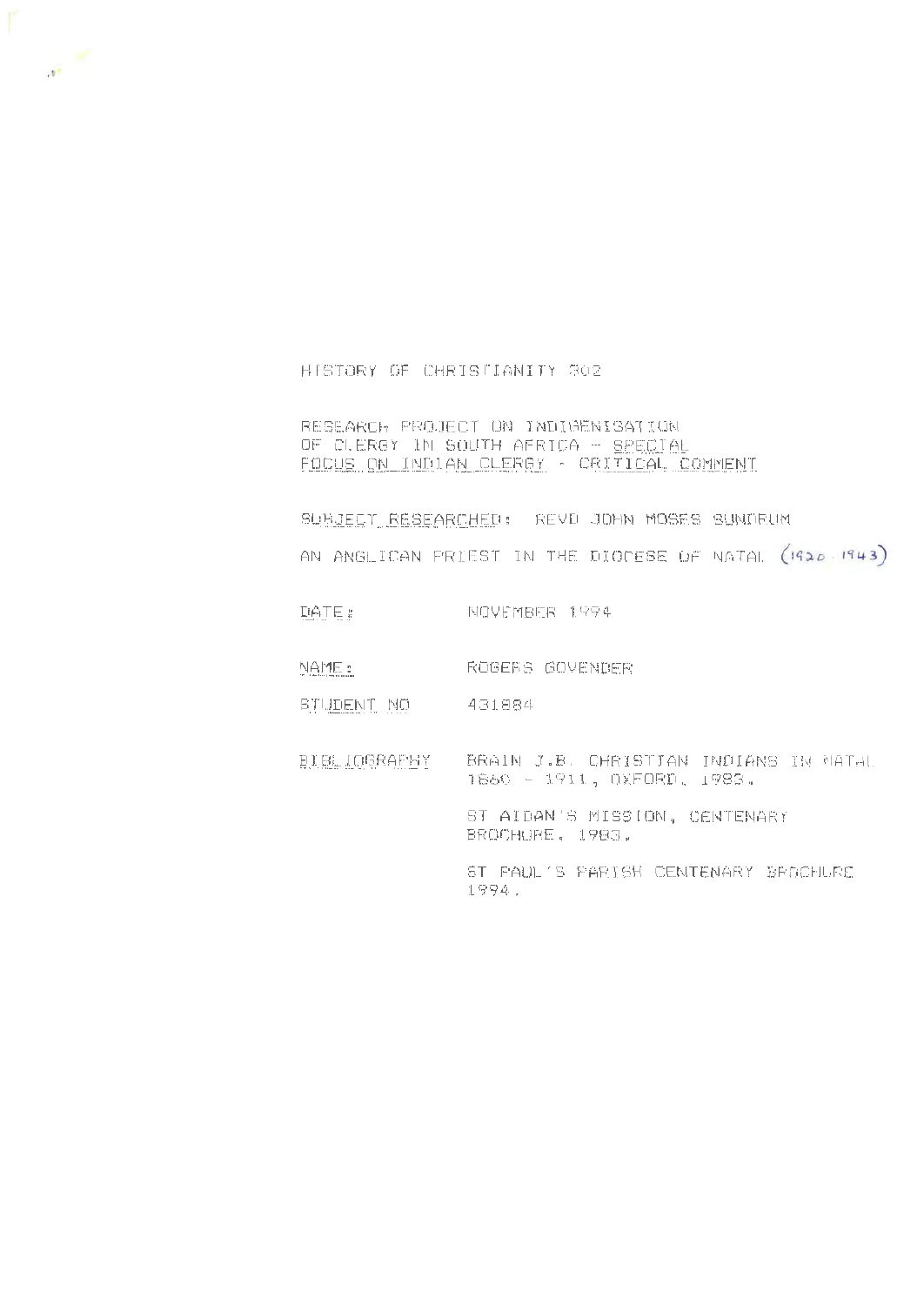## GENERAL INTRODUCTION

 $\sim$ 

The infant sugar industry in Natal required labour intensive workers to make it viable and profitable. Apparently, the local Blacks were not easily persuaded to take on this work. The sugar farmers therefore, began to lock elsewhere for labour, and the experiences of sugar estates in Jamaica, British Guiana and Trinidad, with Indian labourers, encouraged them to seek labourers from India.

Emigration of Indians to Natal began in 1860. However, the emigration of agricultural labourers, artisans and traders from the Indian sub-continent to various parts of the British Empire began soon after the emancipation of slaves in 1833 and continued until 1917. Sir George Grey, Governor of the Cape, offpred in 1853, to influence the Colonial Land and Emigration Commissioners to agree to the importation of Indians to work on the canefields. Governor Grey was struck by the terrible economic depression that had gripped Natal at the time. It was only in 1859 that the Natal government was empowered to import Indians with the passing of Law 14. The first group of immigrants arrived on the' Truro ' in November 1860, followed by regular shipments until July 1866. Between 1860 and 1911 a total of 152 184 indentured immigrants arrived from India. A number of 'passenger ' Indians also came, at their own empense. These groups of Indians included a predominance of Hindus, but also included Muslims, Christians, Parsees and Buddhists.

According to Brain (p.194) the Roman Catholic Church was the first Christian denomination to start work among the Indian immigrants. Fr. Jean-Baptiste Saban, who had been transferred to Durban to minister to French and Irish Catholics, regularly visited the port to meet with new arrivals to Durban. He visited the Indian Catholics who had arrived on the Truro in 1860, and began ministering to them. Fr. Saban performed the first Christian marriage among the Indians on 13 January 1861. Fr. Saban was also concerned with the educational needs of Indian children and wrote to the colonial government for funds to build a school. In 1867 he opened the first school for Indian children with 30 pupils. It was to his credit that Fr. Sabon learnt to speak Tamil in order to communicate with Indian Catholics.

Anglican mission efforts were sporadic in the mid 1860's with various attempts at opening schools for Indian children, as well as the establishment of a small mission at Isipingo, and the start of mission work in Pietermaritzburg in 1868. It seems that the initial thrust of Anglican efforts 1n the Indian community was to focus on establishing schools. The diocesan synod of 1875 asked the bishop to liase with the Bishop of Madras with a view to obtaining Indian Christian teachers for Natal (Brain p. 213). Appeals were also made for English clergymen experienced in Indian work. The first Anglican school was opened in 1880 by a catechist in Pietermaritzburg. The missionary efforts of St Cyprian's parish in Congella and St Matthias in Umgeni also focussed on establishing schools for Indian children.

However, it was Dr Lancelot Parker Booth, a medical doctor who offered himself to serve the Indian community as a missionary in the early 1880's that saw the firm beginnings of missionary work in the Indian community. Booth was ordained Deacon in 1883 and priested in 1885 and took charge of the Indian mission work in Durban as well as running a clinic. He raised money to build St Aidan's Church in Cross Street which was opened in 1887. It is interesting that again the idea of opening schools was integral to the mission thrust. Booth obtained the services of an Indian schoolmaster John Thomas who opened his school in 1883. In 1884 Anglicans were running 9 schools in the whole of Natal. Medical work was also an important feature of Anglican mission work in the community with the establishment of St Aidan's Hospital catering for people from all walks of life.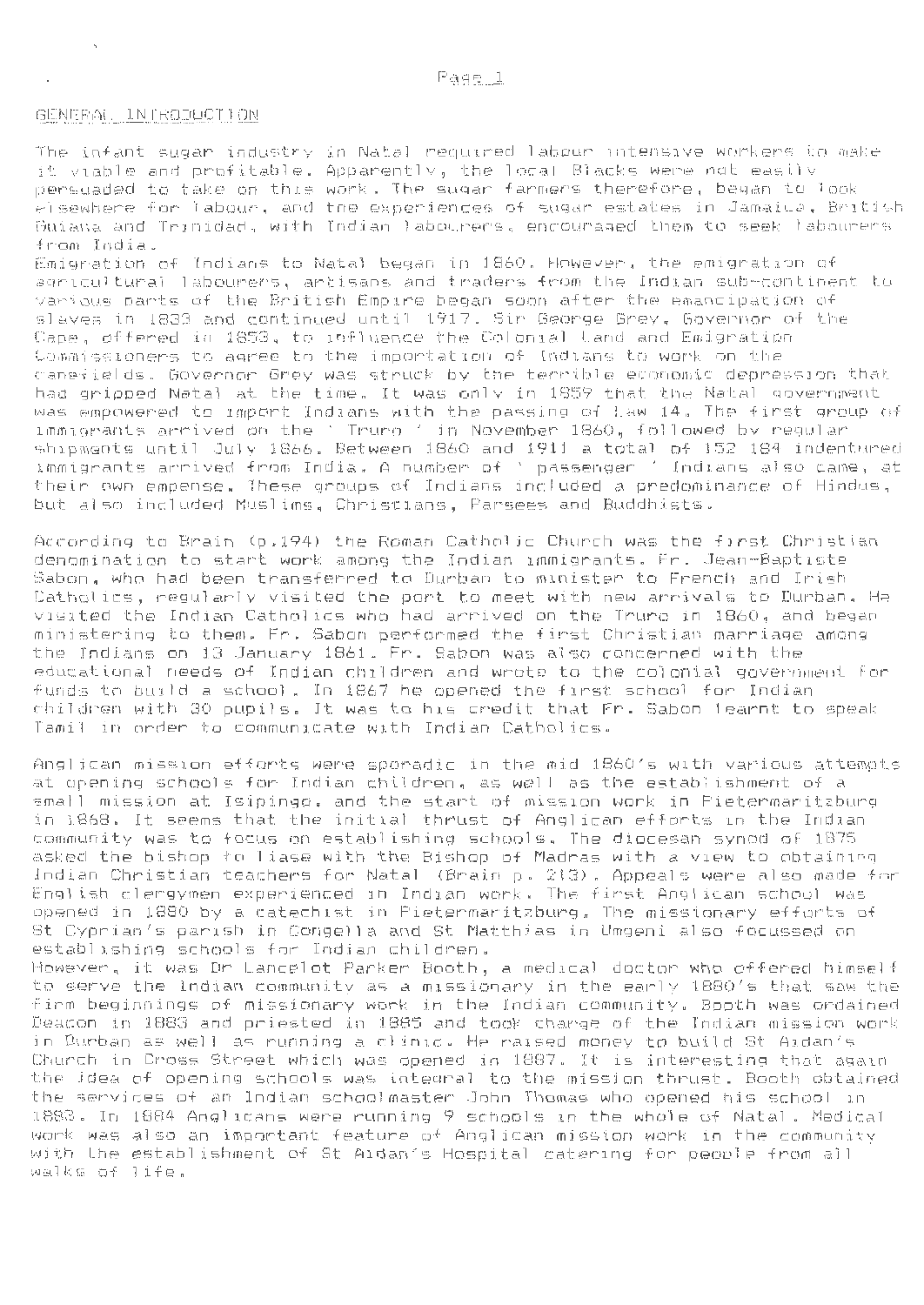# BIOGRAPHICAL INFORMATION

#### INTERVIEWEE

 $\ddot{\phantom{a}}$ 

An interview was held with Mrs Monica Thumbadoo, the fourth daughter of the Rev. John Moses Sundrum. She was born in Pietermaritzburg where her father was Priest-in-charge of St Paul's parish. It was only after her father died in 1943 that Monica married her husband who was a Hindu. She has four children, all daughters. She is very involved in the work of the church as a Layminister, Laypreacher, visiting the sick and in the training of Layministers for the Durban archdeaconry.

# Rev. John Moses Sundrum

John Moses Sundrum was the son of Daniel and Hannah Sundrum. His parents emigrated to British Guiana during a severe famine in India 1n 1876 - 1878. His parents met on the boat transporting them to British Guiana and married soon afterwards. They returned to India to keep in touch with their family and cultural roots. His mother was a catechist who went around evangelising. The young John Moses accompanied his mother on these evangelism trips and learnt a great deal about the christian faith in this way. On 1 January 1911 he married Ruth Chettiar the daughter of a wealthy businessman . They had five children. He was 30 years ald when he arrived in South Africa, *from Mauntius in 1920*.

# MEANING OF INDIGENISATION

It is not easy to understand the term ' indigenous 'within an African context in relation to' Indian 'clergy in South Africa. Phillipe Denis in his paper presented at the recent conference on the process of indigenisation in South Africa, states that the term ' indigenous ' could be understood in two ways, i.e. those locally born ; as having ancestors born on the African continent. He rightly acknowledges that the second understanding excludes the Indian clergy because their ancestors were born outside Africa. The issue is further clouded because the first Indian clergy to minister to Indian immigrants and those who subsequently settled here, were Indian nationals, and not locally born Indian priests. When Mrs Monica Thumbadoo was asked whether 1ndigenisation worked in South Africa amongst Indians (p. 11 of transcript), she replied that it did! She felt that 'it was necessary at the time. Somebody had to understand the culture, customs, etc. The people expect the priest to understand their customs, culture and needs.' Hence, indigenisation within the Indian context implied knowing and ministering within the specific cultural and vernacular nuance, since the early Anglican Indians 1n Natal mainly spoke Tamil. Since most of these people were first generation Indians on foreign soil, they would relate more easily to someone who could identify with their homeland. It can be accepted that racial identity is implicit within this understanding of indigenisation.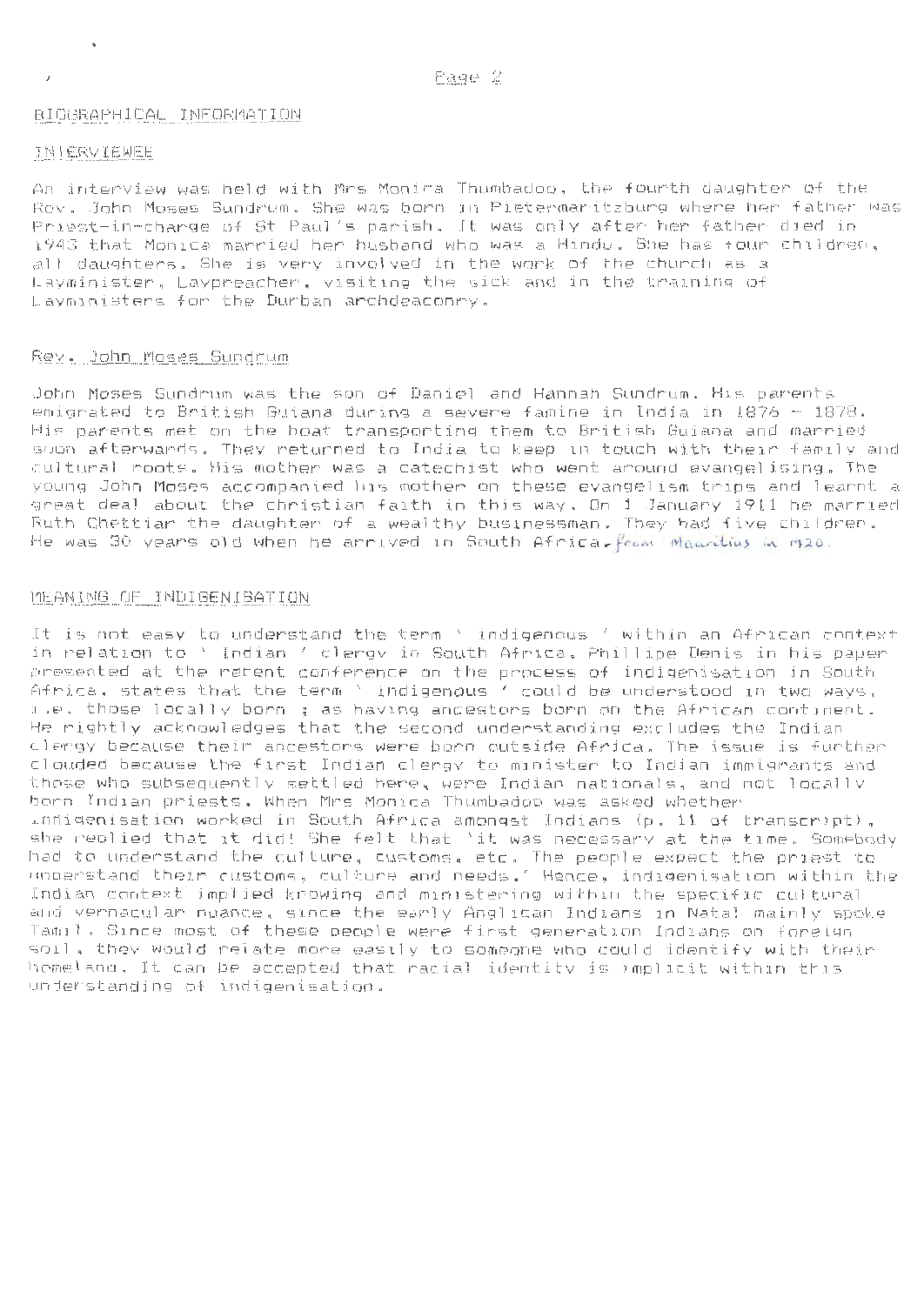## Page 3

South Africa has suffered racial and cultural alienation for many decades. The Nationalist Party government discrimminated against all races that were not White and thus perpetuated this alienation amongst the oppressed people of this country. Over the years prior to the 1994 democratic elections, there tias been a growing solidarity amongst the oppressed people towards a common identity as Black people. Many locally-born people of Indian extraction consider themselves indigenous or Black or African because this is their country of birth and struggle. Herein is the understanding of indigenous as referring to people who are local ly born despite their cultural differences.

Hence, the term indigenous is difficult to fully define, and should best be understood in an inclusive and broad sense because South Africa is not a homogenous society but comprised of many different races, cultures, customs, etc. The clear-cut definitions of such terms in other countries is not necessarily fully applicable here. Perhaps, the complexities of our various communities in South Africca is a challenge to broaden our understanding of terminologies in our common quest for a national unity that acknowledges the uniqueness of each of our histories.

Hence, the Rev. Sundrum is understood in this inclusive sense although there is a need to reflect on the vocations of locally-born Indians and their entry into the ministry of the church in South Africa.

# FERIOD I SATION

à.

The church's mission to the Indian community may be divided into various periods beginning with the arrival of the first indentured labourers. Brain (p. 193) states that ' by 1860 all the major Christian denominations were represented among the colonists of Natal and sectarian animosties were strong.' This is an important observation because it raises the question why the Anglican Church only began serious mission work in 1883.

# THE FIRST PERIOD: 1860 - 1880

| 1860 - 1880 |               | : The Roman Catholic Church begins ministry to Indians |
|-------------|---------------|--------------------------------------------------------|
|             | 1861 -        | . . The Methodist mission begins                       |
|             | 1865 - 18701s | <b>E</b> Sporadic mission attempts by Anglicans        |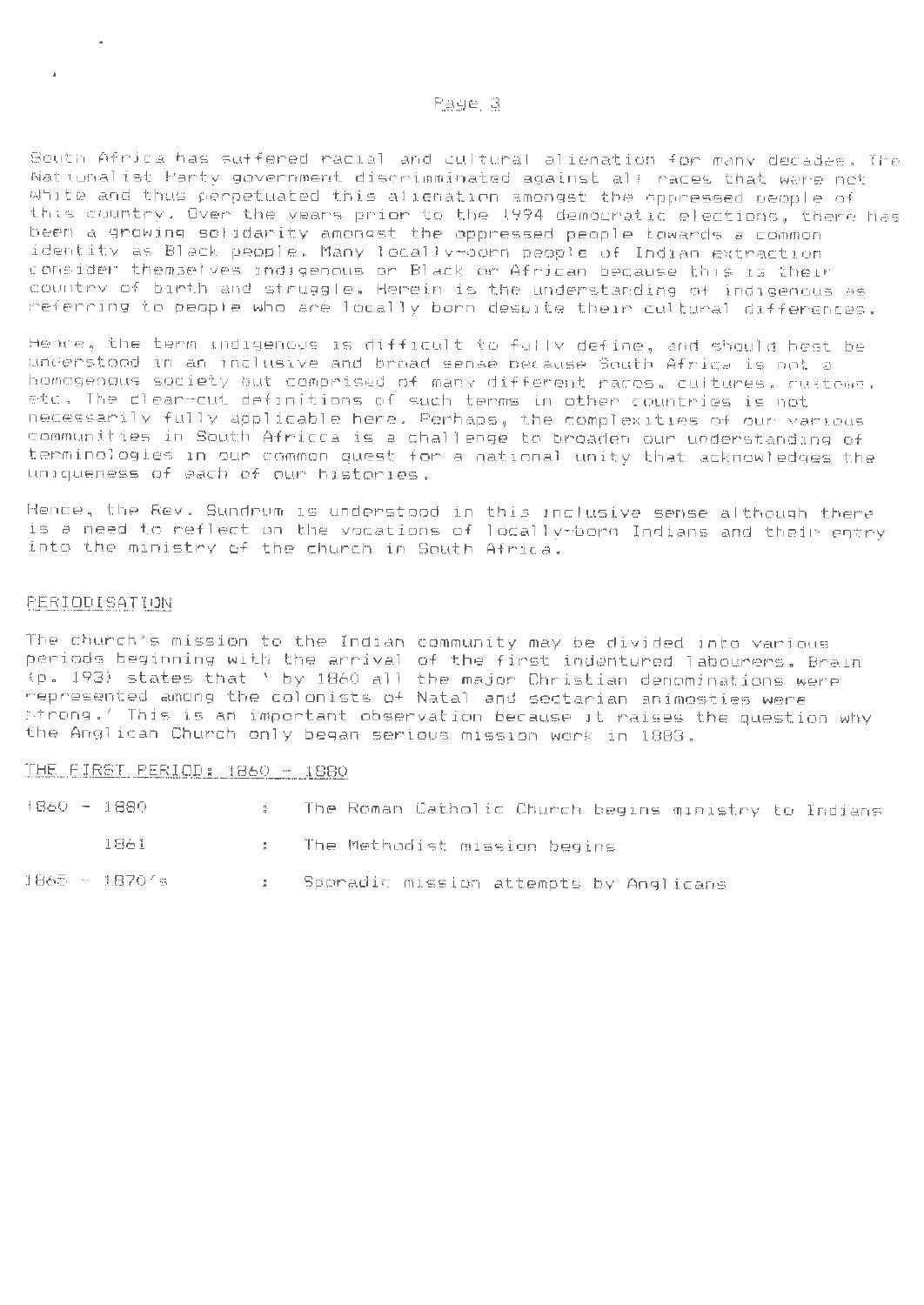## Page 4

# THE SECOND PERIOD: 1880 - 1902

 $\alpha$ 

This period is marked by the entry of Dr L.P. Booth as Superintendent of Indian Missions for the Anglican Church in 1883. It is also an important period in that the Indian Clergy who ministered to Indian Anglicans were imported from India. Rev. Sundrum was one of five overseas Indian priests serving in the Indian Mission. He was preceded by the Rev. Solomon Vedaken (1890-1895); Rev. Joseph Nullathamby (1890-1916); Rev. Simon Peter Vedamuttu  $(1892 - 1911)$ : Rev. Dravian Koilpillai (1911-1917).

1883

 $\bar{\mathbf{r}}$ 

- Reconstitution of the Standing Committee on Indian Missions (Anglican) and Booth appointed in charge of Indian Mission
- 1.896 Lutheran Church enters Indian mission field
- $1900$ The Baptists begin to minister to Baptist Indians
- :l902 First Indian minister ordained 1n South Africa, 1n the Methodist Church - Rev John Thomas, a teacher who came out from India in March 1895.

# THE THIRD PERIOD: 1902 - 1940

This was a very significant period because in 1902 saw the first Indian minister ordained in South Africa by the Methodist Church; he was the Rev. John Thomas, a teacher who came from India in March 1895 (Brain p. 210). Although he was originally from India, he was the first Indian to be ordained I ocally. Significantly, John Thomas was a teacher at the St. Aidan's Anglican school It would be interesting to know why the Anglican Church did not orderin him. This is also a significant period for Anglican mission work because the first local Indian Anglican priest was ordained in 1939; he was Rev J.C.David from the parish of St Paul's in Pietermaritzburg. Rev. David was the first South African minister of Indian extraction to be ordained in South Africa.

#### THE FOURTH PERIOD: 1940 - PRESENT

This period to the present sees the Anglican church with many local Jndians ordained to the priesthood. The Anglican Church has been steadily moving away from it's colonial inheritance of attitude that mainly ministered according to the social and racial patterns provided by the apartheid policies of the previous government. Furthermore, there have been great strides by the Indian community in terms of education and the economy. They have taken their proper place in the greater South African society, and are not dependent on handouts from 1 iberal people. Moreover, the ending of the Group Areas Act has moved people of color away from strict ethnic residential areas . Hence, although there are certain residential areas that are predominantly Indian, there are also emerging areas that are completely mixed. This will continue to happen. The mission of the Church **will** need to adapt to this changing demographic scenario if it's mission is to continue to thrive. All clergy, both Indian and others, will need to adapt themselves to this transition. There is little room for cultural exclusivity within a Group Areas demography. Indian clergy have been involved in making this transition, and must continue to do so. They are ordained according to the general needs of the church and not on any quota svstem. It is also a period of political transition in South Africa and Indian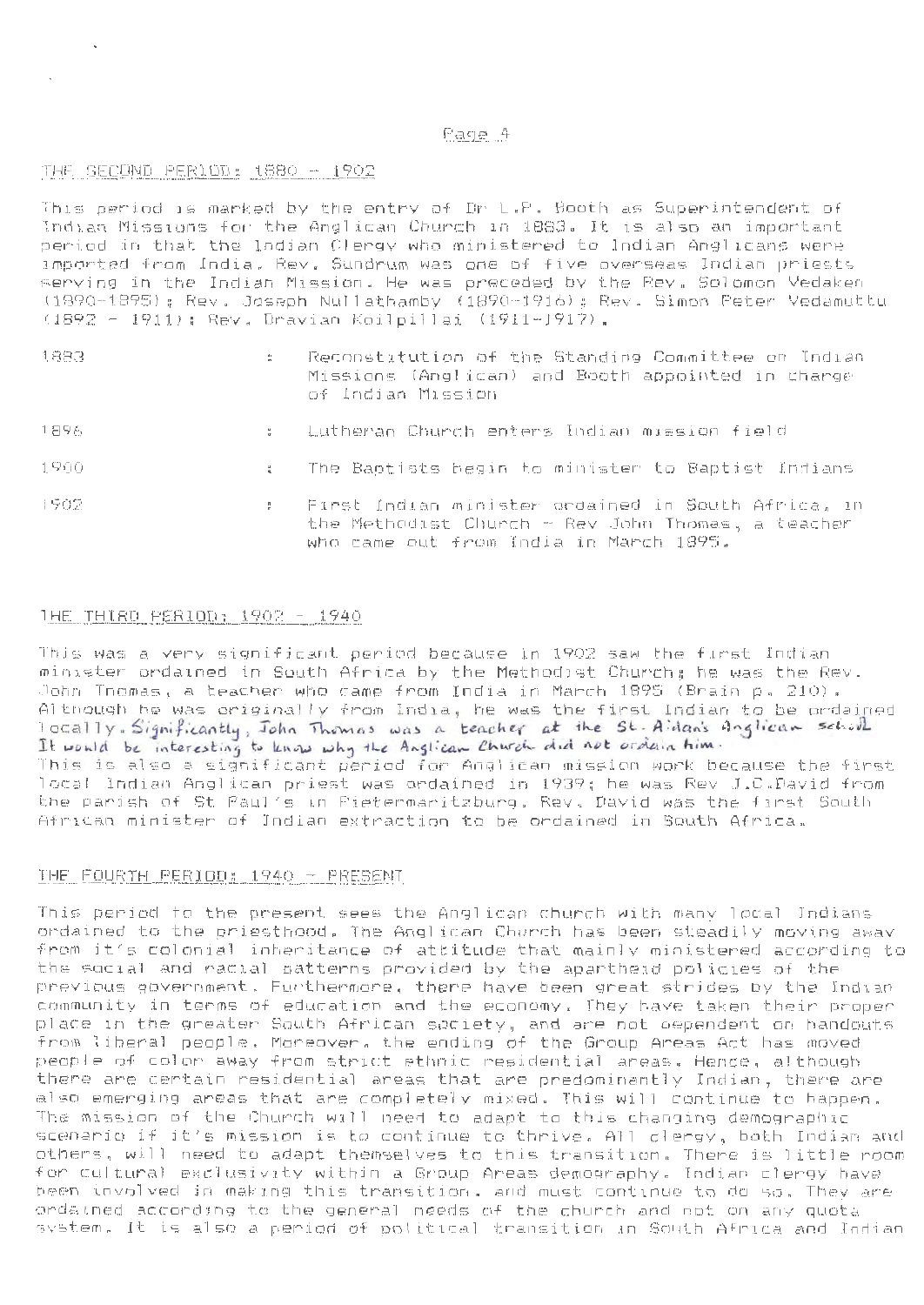## Limited Funding and it's Effects on the Process of Indigenisation

 $\ddot{\phantom{1}}$ 

It is important however, to note that despite the firm beginnings of the Indian Anglican Mission in 1883, the first local Indian Anglican was only ordained in 1939, fifty six years later! One would expect that the Anglican authorities would encourage local vocations for the success of the future existence and health of the mission. It would seem that the Anglican Church ordained or imported clergy when a staffing need arose. Moreover, the cultural and vernacular considerations may have limited the wider appointment or

' useful ness' of Indian priests. One must remember that in the first fifty years of Anglican mission work the church took education and schooling very seriously. Hence, there would have been many educated Indians in the church, who would have met the educational standards for the priesthood.

It woul d seem however, that potential candidates for the priesthood were unable to be trained because of 1 imited funding from overseas mission agencies, and the lack of financial support from local White parishes <Brain p. 217). Brain <p. 217) states that

' lack of support meant that in Pietermaritzburg the Rev Nullathumby [1892-1916] [brackets mine] usually unaided but occasional ly with the help of the Rev. (later Canon) A. P. Troughton, was responsible for the pastoral care of Indians living in the triangle stretching from Richmond to Greytown and Newcastle as well as supervising the schools and visiting the gaol and the hospital. '

A glance at the roll of clergy printed in the centenary brochures of St Paul's Church in Pietermaritzburg and St Aidan's in Durban reflects this discrepancy in relation to staffing of Indian and White clergy. Indian clergy who served as Priest-in -charge were often expected to work on their own without extra clerical assistance. This is the case with Rev. Sundrum who worked alone at St Paul's from 1920- 1929. However, he was transferred in 1929 to St Aidan's in Durban to assist the Rev. H.W. Satchel 1 who had three congregations to pastor. It would seem that there was more distances to cover in the St Paul's parish in Pietermaritzburg than in Durban. Perhaps all this travelling in Pietermaritzburg and the other midlands towns by foot and public transport eventually took it's toll on Fr. Sundrum, who died while in active service in 1943. He had to continue travel] ing on foot and public transport when he assisted Rev. Satchell at St Aidan's (p. 4 of transcript). According to Brain the colonists were biased towards the mission to the Zulus and the White parishes (p. 217). This bias resulted in the shortage of funds. This meant fewer Indian clergy, severe 1 imitation on further ordinations, and most certainly delayed the process of indigenisation of local Indian clergy. Furthermore it laid heavy burdens on the few Indian clergy who had parishes that stretched to many distant towns (p. 217). The Indian clergy who laboured under such difficul ties must be commended for their efforts. Their perseverance ensured that the work of the mission continued and succeeded. Sadly, the price they paid was very costly in terms of their health and life expectancy. One could only imagine the cost to their families in not seeing their husbands and fathers for long periods of time. An interview with the daughter of the late Revd James francis revealed that she was born while her father was studying for the minsitry at St Peter's Rosettenville. One wonders how much this young child saw of her father after his ordination!

# Page 5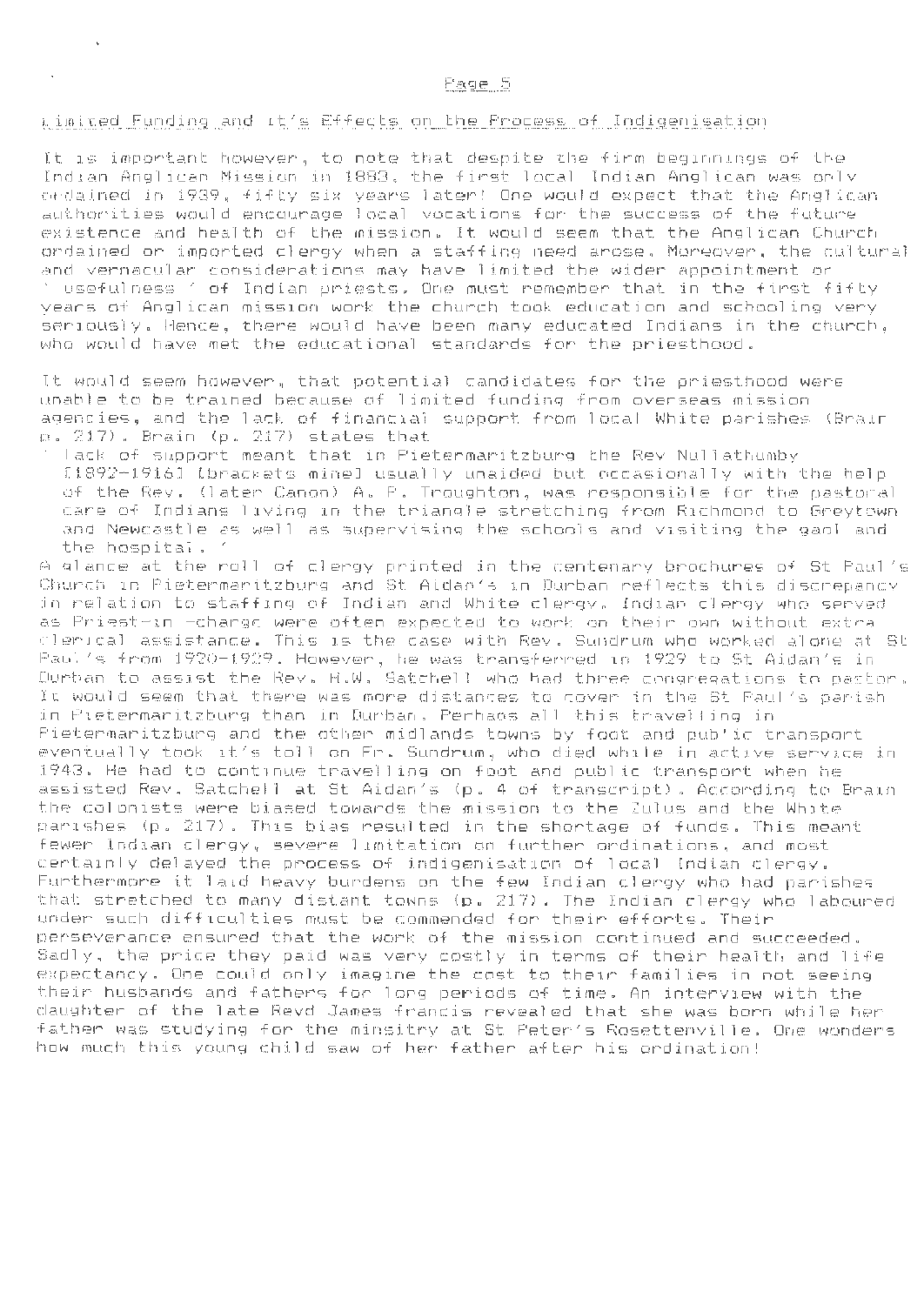#### Fage 6

## Influence of Church Schools

Both the Roman Catholic, Methodist, and Anglican churches established schools as an integral part of their missionary thrust in the Indian community . Teachers were imported from India. Teachers and Principals often also served as Catechists and provided christian instruction to the children under their care. Children were, in most cases, required to attend church services and many converts were made in this way. These schools were open to non-christian children as well, thus influencing the community at large . The involvement of the church in providing education reflects an indictment on the colonial government who did not plan to educate these children, although grants were provided by the colonial government of Natal. The St Aidan's centenary brochure (p. 16) states that because the sugar farmers and the state did not accept responsibility for the education of the Indian labourers, ' the mass of illiteracy increased; so too did the poverty and the misery of the under-privileged in the Durban slums . '

The establishment of the St Aidan's Diocesan (later Provincial) Training College in 1904 was a revolutionary concept in Indian education. The College was divided into three sections:

a) A Boys' school

- b) A Teachers training college
- c) A Training school for Indian Catechists

In addition to providing schooling, there was a training facility for catechists who clearly assisted in the mission. Brain (p. 219) gives an account of the extension of the mission enterprise from St Aidan's Durban to Christ Church Sydenham when Mr Dravian Koilpillai a trained and experienced schoolmaster, was appointed a catechist in 1908 . For the purpose of the process of indigenisation of clergy this is an important fact. Moreover, Koilpillai was ordained as a minister in 1915, the second Indian to be ordained in Natal. The previous comments on the shortage of funds may account for the number of teachers who doubled as catechists in the schools. It is important to acknowledge the close working relationship between the missionaries, clergy and the teaching fraternity in the mission of the church. Sadly the state withdrew it's subsidy to the Training college in 1920 forcing it's closure. The relationship of the teaching fraternity with the clergy and the church is further reflected in the fact that numerous clergy who were ordained were themselves teachers . Fr . Isaac Anthony (1955) was a teacher ; Fr. Poodhun (1956) was a teacher; Fr Laban (1972) was a teacher, as well as Rev. Koilp1llai . The church schools clearly influenced society at large and also provided some clergy as well, in addition to providing a large number of Catechists, who were often important forerunners in the work of the Indian Mission. The special and important role of these Catechists needs to be acknowledged . Sadly, most often only the 'upfront' people who were White English Missionaries, Benefactors and nrdained clergy are acknowledged. Even the contributions of many Indian clergy are only acknowledged in a few short sentences, compared to English Benefactors and White Superintendents. The Catechists, in particular, were able to relate to their pupils on a sustained basis because they spent more time with them than did the clergy or any others. It is important to note also that there is a large proportion of teachers who were and are Anglicans. Mrs Monica Thumbadoo, daughter of Fr. Sundrum was also a teacher.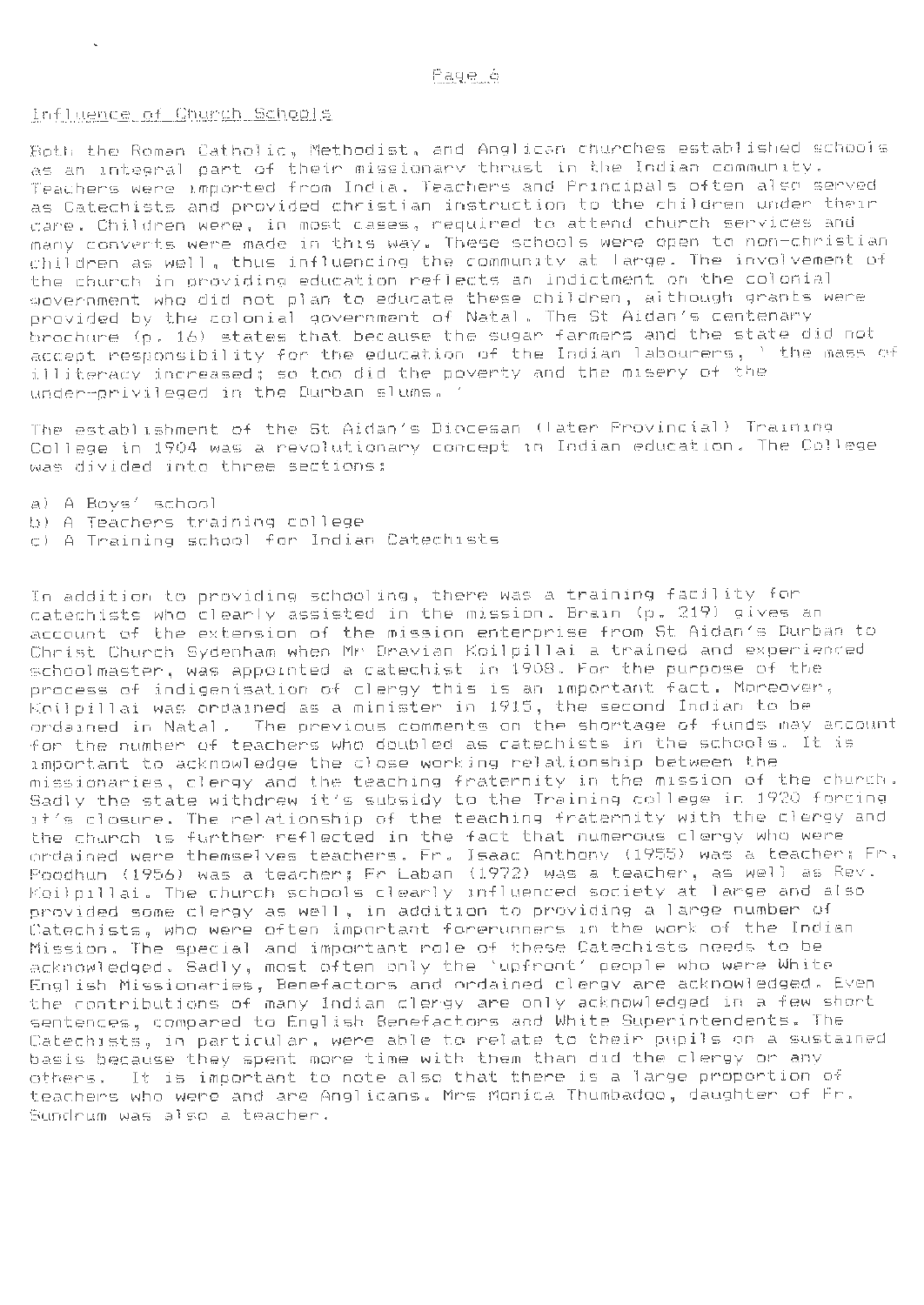Hence, although not all the children who attended the church schools became christians, many of the values and standards taught them would have been based on christian teaching because most of their teachers were christians. In fact , the St Aidan's centenary brochure (p. 18) states that by 1916 all teachers in Anglican schools were christian.

The emphasis on education as part of the mission thrust seems to be a mixture of moral and mission motives. However, it would seem that the mission/evangelising motive was stronger since the Bishop of Natal requested S.P.G. (Society for the Propagation of the Gospel) support for teachers in 1871 (Brain p. 213). The fact that most, if not all of these church schools were eventually taken over by the government or became govt. aided school , shows that the church was either willing or forced to be rid of this burden. This comment must be seen in the 1 ight of the fact that church schools for the White community (later private schools) still survive today. It needs to be questioned as to why the church did not hang onto the Indian schools as it did with the White private schools.

## Colonial Mentality

 $\sim$ 

Poverty accompanied by illiteracy often breeds a lack of self confidence in people. The low level of education experienced by Indians after their arrival in South Africa clearly gave them a feeling of inferiority. The sense of colonial superiority is reflected in the fact that in most instances Indian clergy worked under White Clergy or Superintendents, both at St Paul's and St Aidan's. At St Aidan's it was only in 1946 that an Indian priest. Rev J.C. David , was placed in charge of the congregation .

According to Mrs Thumbadoo (transcript p. 8) this sense of inferiority was reflected in the Indian parishioners who looked for advice, etc from Rev . Satchell and not Fr. Sundrum, who assisted him at St Aidan's . Mrs Thumbadoo states that they (Indian Parishioners) ' believed that a White priest would know it all. ' She further states that this sense of inferiority in the presence of a White priest still prevails in the church today. This colonial mentality and the difficult years under apartheid has clearly affected people negatively . This is an area that requires much work in the coming years as people are empowered and enabled to freely express themselves without the fear of racial inferiority .

This inability to be open about certain problems emerged wjth the interviewee as well because she was not happy to record details of an altercation that her father Rev. Sundrum had with Rev Satchel 1 (transcript p . 8) . Perhaps there is also the desire not to offend those who were very fond of Fr. Satchell. Transparency and openness is healthy for relationships in the church, especially amongst the people and their priest. Such speaking the truth openly in love could also bring to an end, backbiting and gossip behind the clergyperson's back.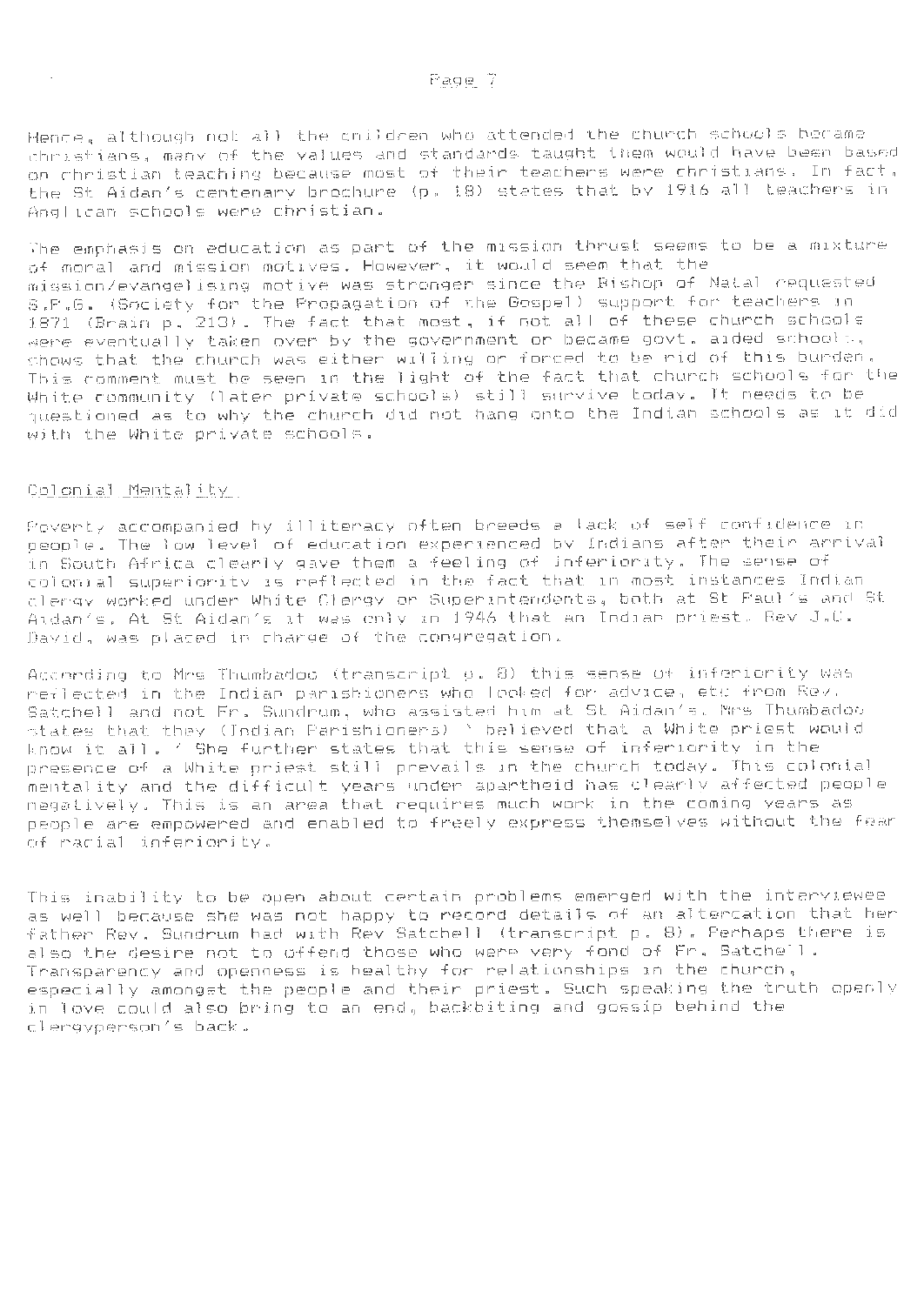# Page 9

The present era in South Africa is one of political transition and the move towards integration and empowerment of those who have been oppressed. The church cannot and dare not escape this process, including Indian christians and clergy. Perhaps this generation will need to move towards another stage in the process of indigenisation, i.e. transculturation. The importation of Indian Clergy was necessary because cultural and language factors are crucial to the process of communication amongst a group of people who were a minority in a foreign land. This minority has now grown into a significant size. However the process of indigenisation should enable to settle and establish the community and thereby provide the stability required for further integration into the wider society of South Africa. Although cultural and linguistic 1 inks should not be dropped completely, indigenisation would have failed if it emphasized racial or cultural exclusivity. The issue of language will need to be dealt with, just as Indians later learnt to speak English and became more integrated within South African society, making it possible for White clergy to minister to them. Now the African languages are a priority to learn, if our mission as the church, as well as normalisation of our society is to progress. Again, the influence of the schools, including church schools, are crucial to this process of crossing the cultural and racial boundaries that have alienated all South Africans for so long. These are some lessons that can be learnt from the Indian experience of indigenous mission and the process of making an indigenous clergy in the Indian community.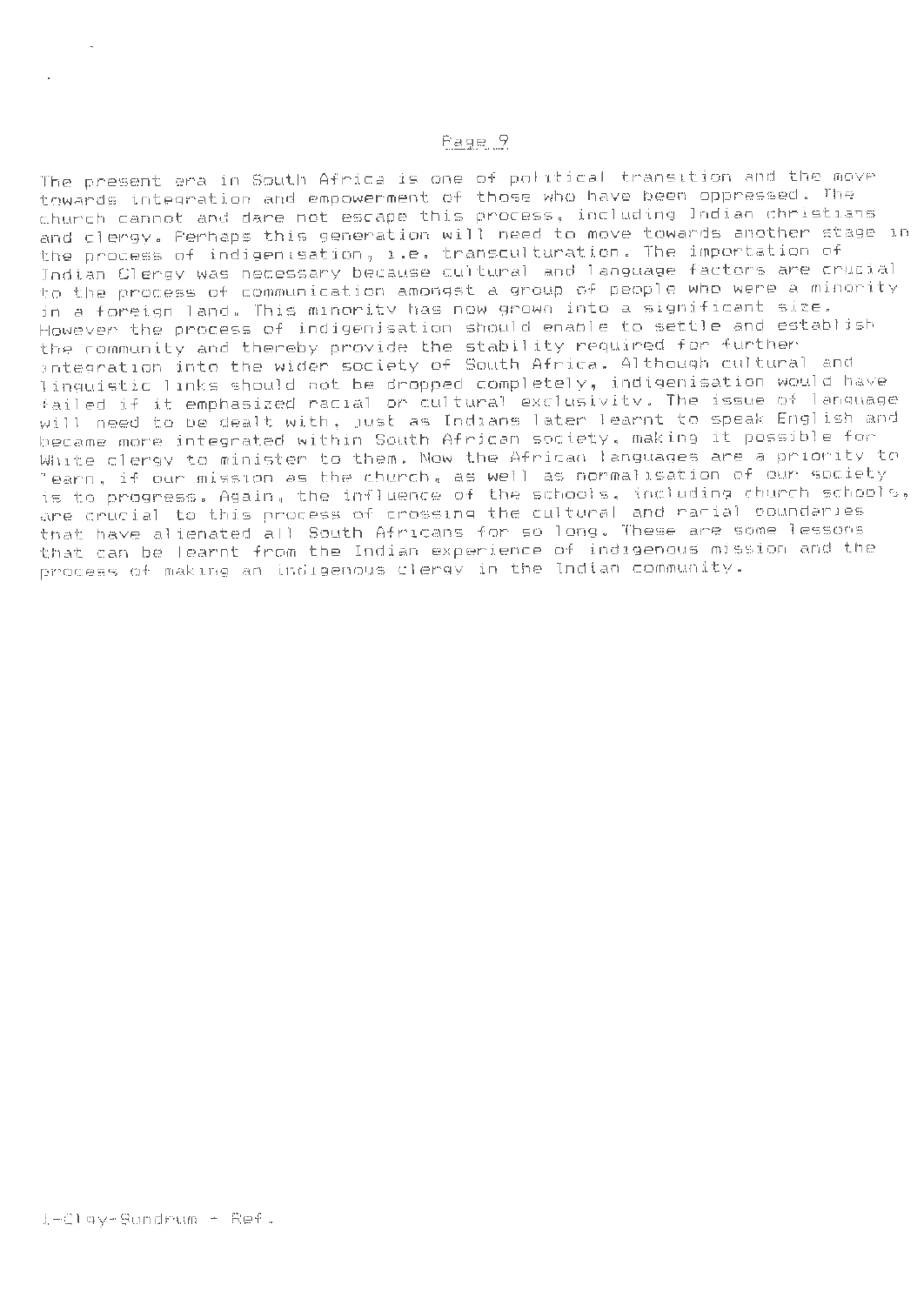He helped the Agent-Generals for the government of India when they came to South Africa. These generals saw to the interests of the Indians both socially and politically . Kunwarani Lady Maharaj Singh was the wife of an agent-general and she did a great deal of work amongst the Indians in Natal. She laid the Foundation Stone of the St. Aidan's Hospital. and Christ Church Overport

> / /

Rev. Sundrum was politically inclined but he did not have much ./ time to pursue this activity because his first obligation was to the church. He was a close friend of **F**. K. Ghandhi's son, Manilal Ghandhi and shared many of his political views. Heetings of a political nature were held at Rev. Sundrum's house by Manilal Ghandhi. At these meetings those who supported the 'Iassive Resistance Movement' met to discuss issues relating *jhere went At-Christopher, P.R. Pattien* to the Indians in Natal. My naicher, Mr. Nachen

Rev. Sundrum died on January 31, 1943.

Served His Community in Adoleny College Many F The Rev. John Moses Sundrum died suddenly on Sunday ught, January<br>31, at his residence, Drughaf He siways

/

He was more property and

DEATH

knew him. The funeral took place at Overport<br>on Monday afternoon and was attended

on Monday afternoon and was attended<br>by a large ratiober of Stople, among<br>whom were the Archdeaden of Durban<br>and seven other European elergymen<br>of the Anglican Denomination, includ-<br>ing the Rev. W. T. V. Largey, of St.<br>Pau petta, Madras, and St. Paul's Theological College, Mauritius its he was

ordained Descon in 1911 and Priest in ordanced Descon in 1911 and Frest in<br>
1914. From 1911 Ao 1920 he was<br>
Priest-in-charge of St. Mayr's Church,<br>
Port Louis, Mauritius, and from 1920 he gave up practically<br>
to 1929 he was Priest in-charge of St.<br>
Paul's Mart Paul's Abursh, Maritaburg From



with the Rev. W. H. Satchell in the Mission Churches of ISt. Aidan's, Christ Church, Sydenham, and St. Christ Church, Sydenaym, and St.<br>Michael's Church, Rossburgh.<br>The Rev. J. M. Sunchrum worked

among the poorer classes of the Indian namong the poorer cusses of the interest advice and assistance. This inverse. well-being of the Indian community

General's Fund. ...

the The Indian community The Indian community and the loop of a man who was in swift way an asset to them; a sure testimony of this was the well representative indicates the church and function indicates in the church and function indicates

The Bot. J. M. Mandrum is survived by his widow, three what is daughters to mourn their leas,

solemnised in the three Indian churches with which he was connected.

Archdeacon W. H. Martin, M.A., preached at St. Aidan's Church, and the Rev. J. C. David at Christ Church and St. Michael's Church.  $\sim$